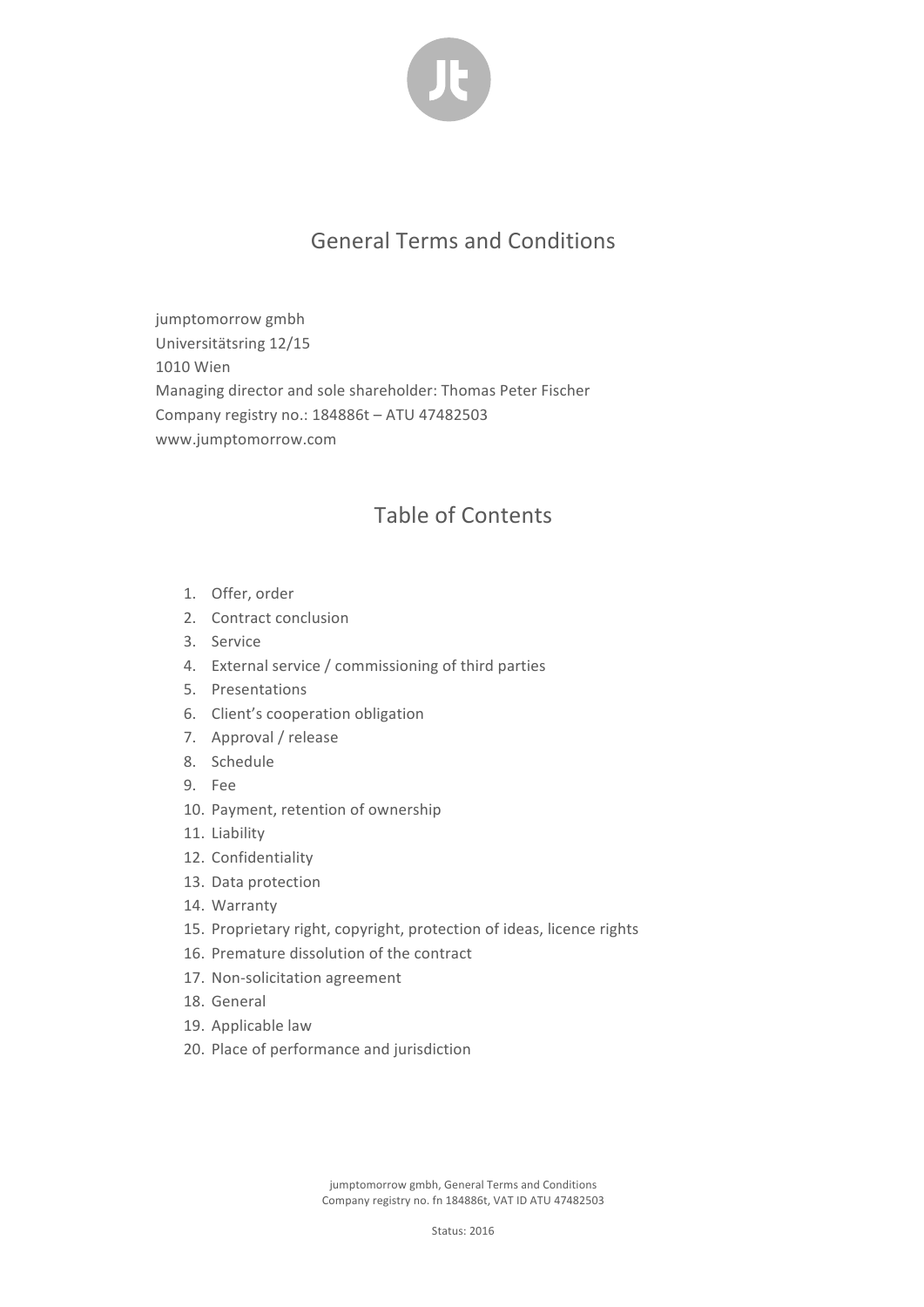

## 1. Offer, order

1.1. These "General Terms and Conditions" have been generally conceived to cover legal transactions between companies. If they are, as an exception, also used to support legal transactions with consumers in the sense of the Consumer Protection Act, they are valid only insofar as they do not contradict mandatory statutory conditions.

1.2. These "General Terms and Conditions" apply exclusively to all transactions between the client and jumptomorrow gmbh, hereinafter referred to as jumptomorrow. Changes to these must be made in writing and/or require a separate contract.

1.3. The offer and/or requirement specifications as well as the information contained in the correspondence between the parties also apply in addition to these General Terms and Conditions.

1.4. Documentation (user documentation) and training sessions, especially for IT services, will be provided within the scope determined in the offer and are not automatically a component of an order.

### 2. Contract conclusion

A contractual relationship between the contractual parties shall be deemed concluded when jumptomorrow receives a written assignment/order from the client after submitting an offer.

Services are also deemed ordered when they are placed as verbal work orders within the scope of an ongoing collaboration and/or when they arise from necessary services for quality assurance and/or project development.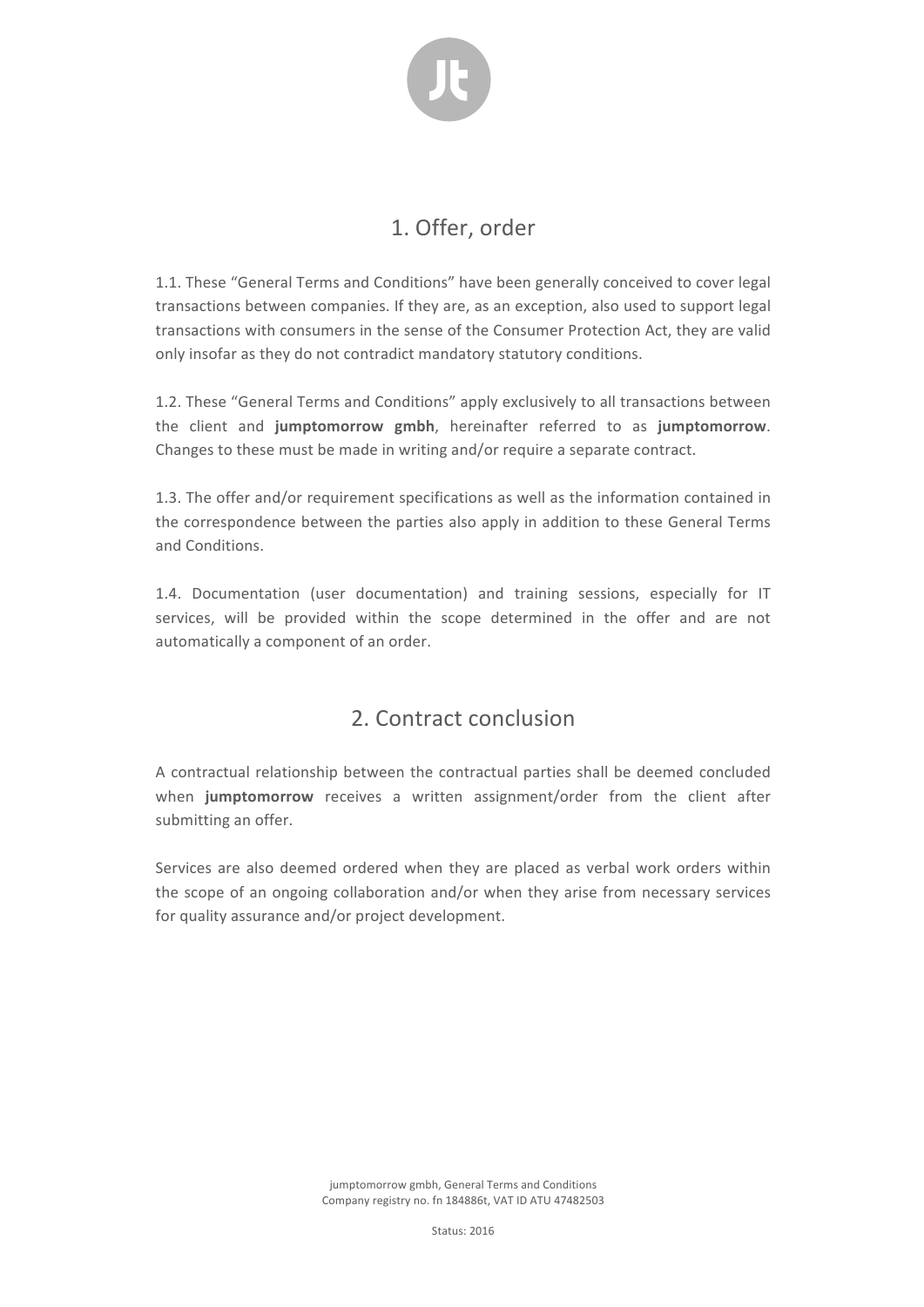

#### 3. Service

3.1 The scope of service is determined from a service description and/or the offer or the requirement specifications.

3.2. The client is required to inspect the service descriptions that form the foundation for the assignments and implementations for accuracy and completeness and to approve these in writing.

3.3 Subsequent change requests are to be understood as contractual changes. These must be provided in written form and may result in changes to the price and delivery conditions.

3.4 Project documents and developments resulting from assignments shall be archived for three years.

## 4. External service / commissioning of third parties

4.1 **jumptomorrow** is entitled, at its own discretion, to render services itself or to use competent third parties to provide contractual services. **jumptomorrow** will carefully select these third parties and ensure that they have the required professional qualifications.

4.2. If legal obligations arise in respect of third parties, jumptomorrow shall inform the client of this at the time of hiring. If these obligations extend beyond the contractual term, the client must comply with these obligations. This also expressly applies in the event of a termination of contract with just cause between the client and **jumptomorrow**.

### 5. Presentations

5.1 **jumptomorrow** is due a reasonable fee for participating in presentations that at least covers the personnel and material costs for the presentation as well as all arising external costs. If jumptomorrow does not receive the job, all concepts, ideas and methods shall remain the property of the agency. The client is not allowed to use these in any form whatsoever.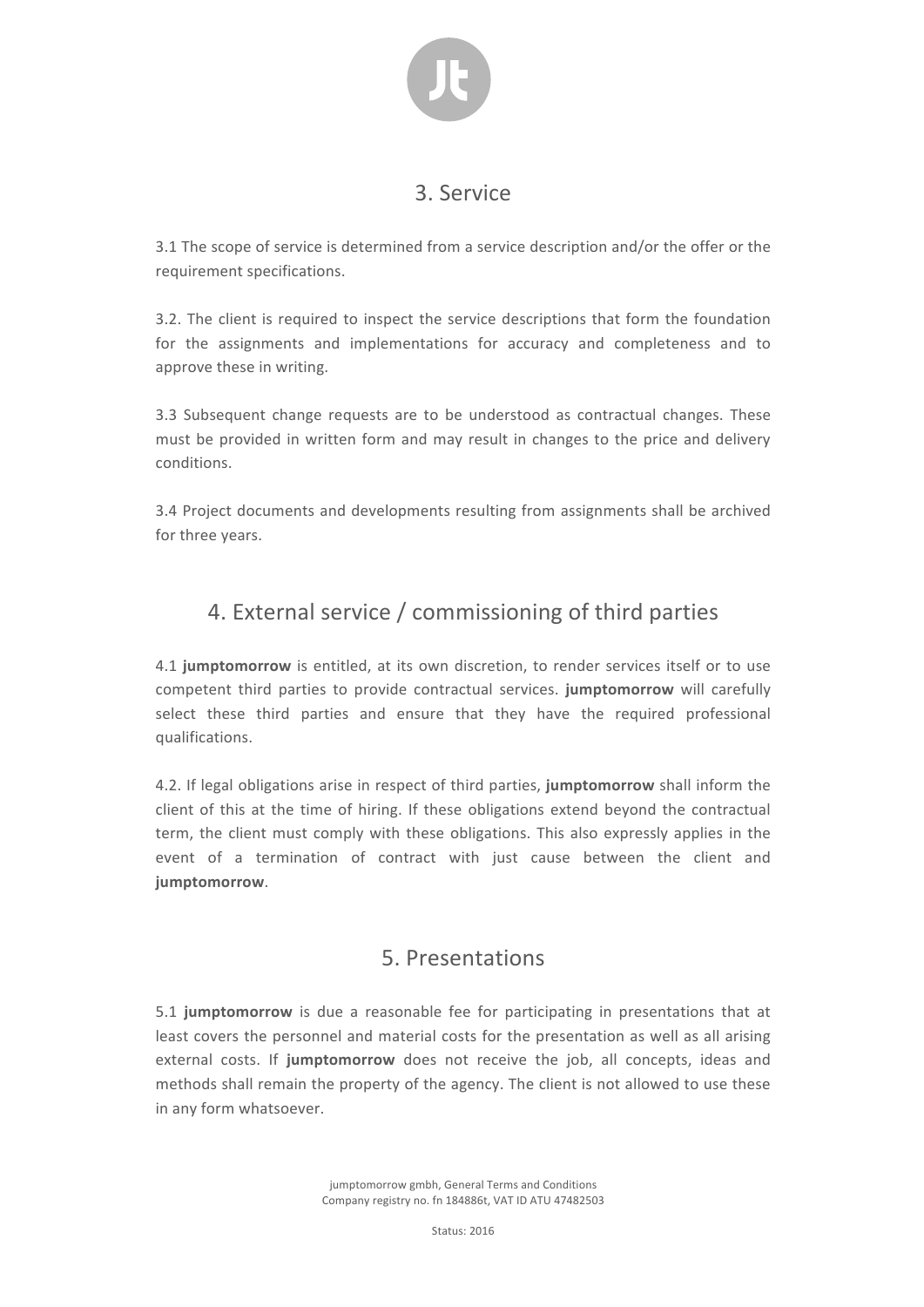

5.2 If the ideas and concepts presented over the course of a presentation are not accepted and used by the client, jumptomorrow is allowed to use these elsewhere.

5.3 The forwarding of presentation documents to third parties as well as the publication, reproduction or other distribution by the client is not allowed without the express permission of **jumptomorrow**.

## 6. Client's cooperation obligation

6.1 The client is required to take care to ensure that jumptomorrow receives all necessary documents and information to execute the order in a timely manner. Changes in underlying conditions or prerequisites that only become known about over the course of executing the order are to be communicated to jumptomorrow immediately.

6.2 For the integration of hardware, software and services within existing systems, it must be ensured that the software, access data as well as an IT infrastructure specified in advance and corresponding to the current state of technology are provided in a timely manner. 

6.3 Delays caused by the violation of the obligations to provide information and to cooperate shall be at the expense of the client. Agreed completion and deliveries dates shall be extended accordingly. Additional expenses caused by this shall be borne by the client.

## 7. Approval/release

For all services, including interim results, provided by jumptomorrow, the client must, unless agreed otherwise, provide feedback and/or grant approval within three business days of receipt. If no change requests are received within this timeframe, approval will be assumed. The client will specifically inspect the legal and especially the competition and trademark-related permissibility of the services of jumptomorrow. jumptomorrow will only arrange an external legal inspection upon the written request of the client; the client shall bear the costs associated with this.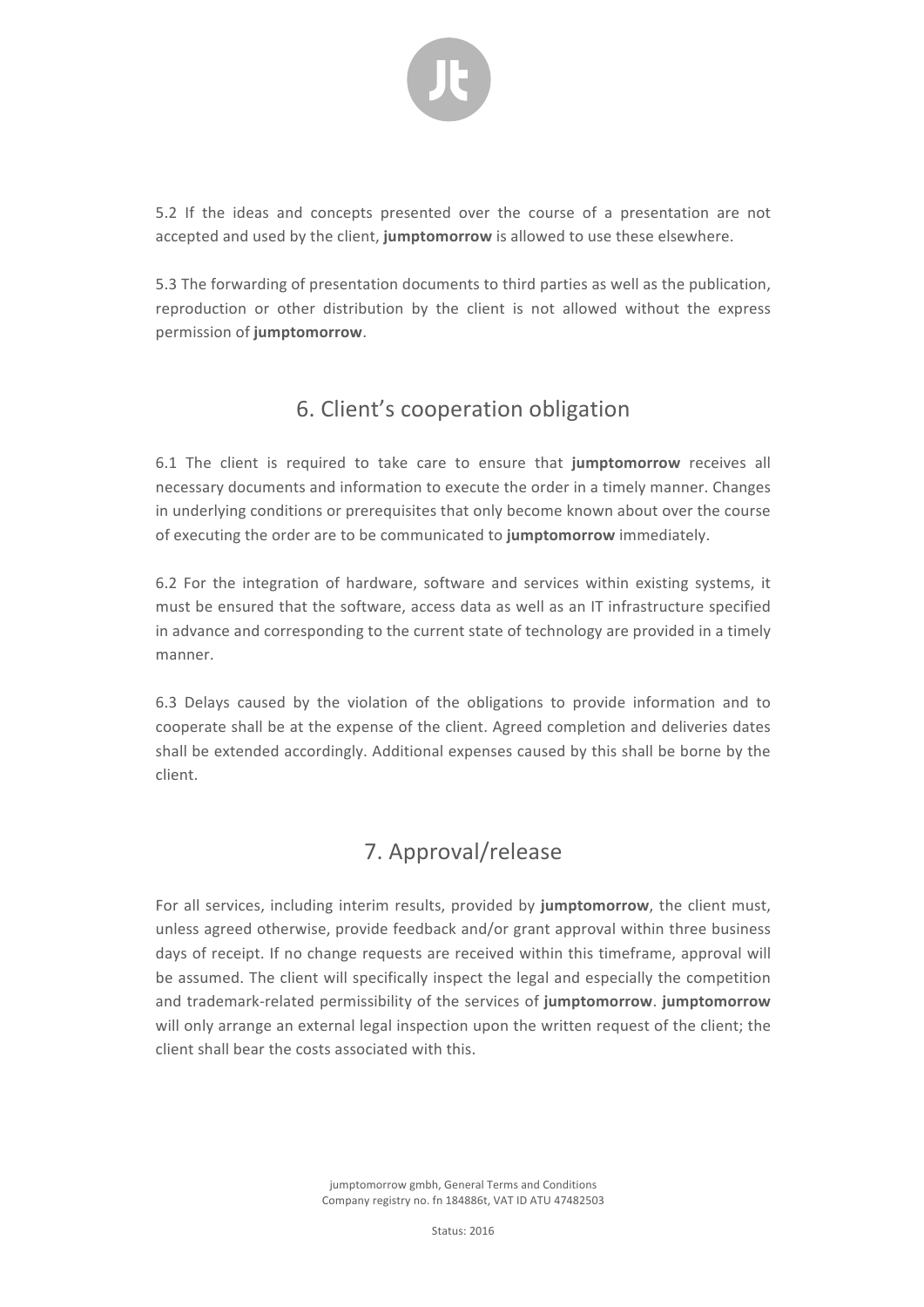

#### 8. Schedule

8.1 **jumptomorrow** shall endeavour to comply with the agreed schedule. If a delay occurs, a reasonable new deadline shall be agreed in writing. An obligation to provide compensation in the event of delay shall exist only in the event of deliberate intent or gross negligence on the part of **jumptomorrow**. Unavoidable or unforeseen events shall in any case release jumptomorrow from the requirement to comply with the agreed schedule and shall not result in any obligation for jumptomorrow to provide compensation.

8.2. The shipping of physical documents or data carriers and the transmission of data by means of digital data transfer shall take place at the risk and expense of the client. Insurance policies shall only be concluded by jumptomorrow upon the request of and at the expense of the client and in accordance with a written agreement. Moreover, reference is made to the existing business liability insurance.

#### 9. Fee

9.1 Unless otherwise agreed, jumptomorrow is entitled to its fee for each individual service as soon as it has been rendered. All prices apply only for the respectively current order. jumptomorrow is entitled to request advance payments and/or to submit invoices for project sections.

9.2 A fee of 15 per cent is charged on external costs.

9.3. All services that are not expressly covered by the agreed fee shall be paid for separately. In particular, this applies to auxiliary services and additional expenses. Cash payments that extend beyond regular business operations (e.g. for courier services, extraordinary shipping costs or travel) are to be reimbursed by the client.

9.4 If prices change beyond the control of **jumptomorrow**, such as price changes by subcontractors, suppliers, changes in legislation, exchange rate fluctuations, increases in material costs, jumptomorrow is entitled to adjust the prices accordingly, even after conclusion of the contract.

9.5. For all work of jumptomorrow that is not fully realised for whatever reason, **jumptomorrow** shall be due reasonable compensation for the effort made. The client shall not acquire any rights to these works through payment of this compensation.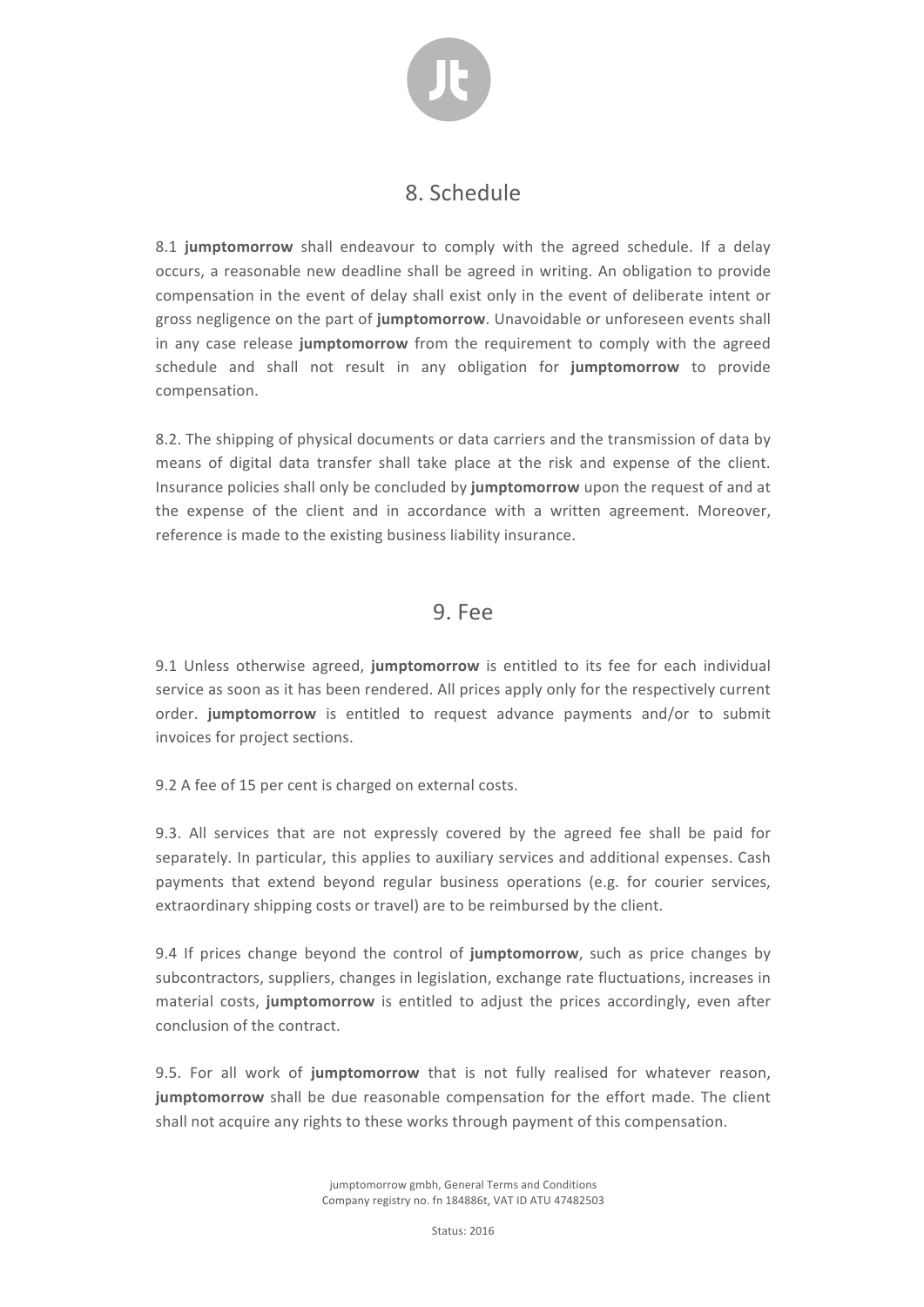

9.6 Travel and waiting times are billed 100% as working time.

9.7 The current price list generally serves as the basis for determining the fee.

9.8 Any cost estimates prepared by jumptomorrow will be generated on the basis of this price list without any guarantee of completeness and correctness.

#### 10. Payment, retention of ownership

Unless otherwise agreed, invoices are due for payment in full within 7 days and are to be transferred without charge to the bank account designated by **jumptomorrow**. Default interest currently in the amount of 12 per cent per year is agreed in the event of late payment. Delivered articles remain the property of jumptomorrow until full payment has been made. The mutual offsetting of outstanding claims requires the approval of both contractual partners.

#### 11. Liability

11.1 **jumptomorrow** is liable in accordance with the general regulations governing compensation. Insofar as it is liable in accordance with these, liability shall only be enforced for deliberate intent and gross negligence. The client must verifiably prove gross negligence, whereby the amount of the claim for damages is restricted to the amount of the order value, excluding taxes. Liability for minor negligence is expressly precluded.

11.2 **jumptomorrow** assumes no liability for lost profits or pure financial losses of the client.

11.3 **jumptomorrow** assumes no liability for legal violations that are committed by the client, especially for the improper use of trademarks, photographs, texts and similar materials. If jumptomorrow is held liable by a third party in such an event, **jumptomorrow** is expressly entitled to refer the third party to the client. The client is required to fully indemnify jumptomorrow in the event of all such claims.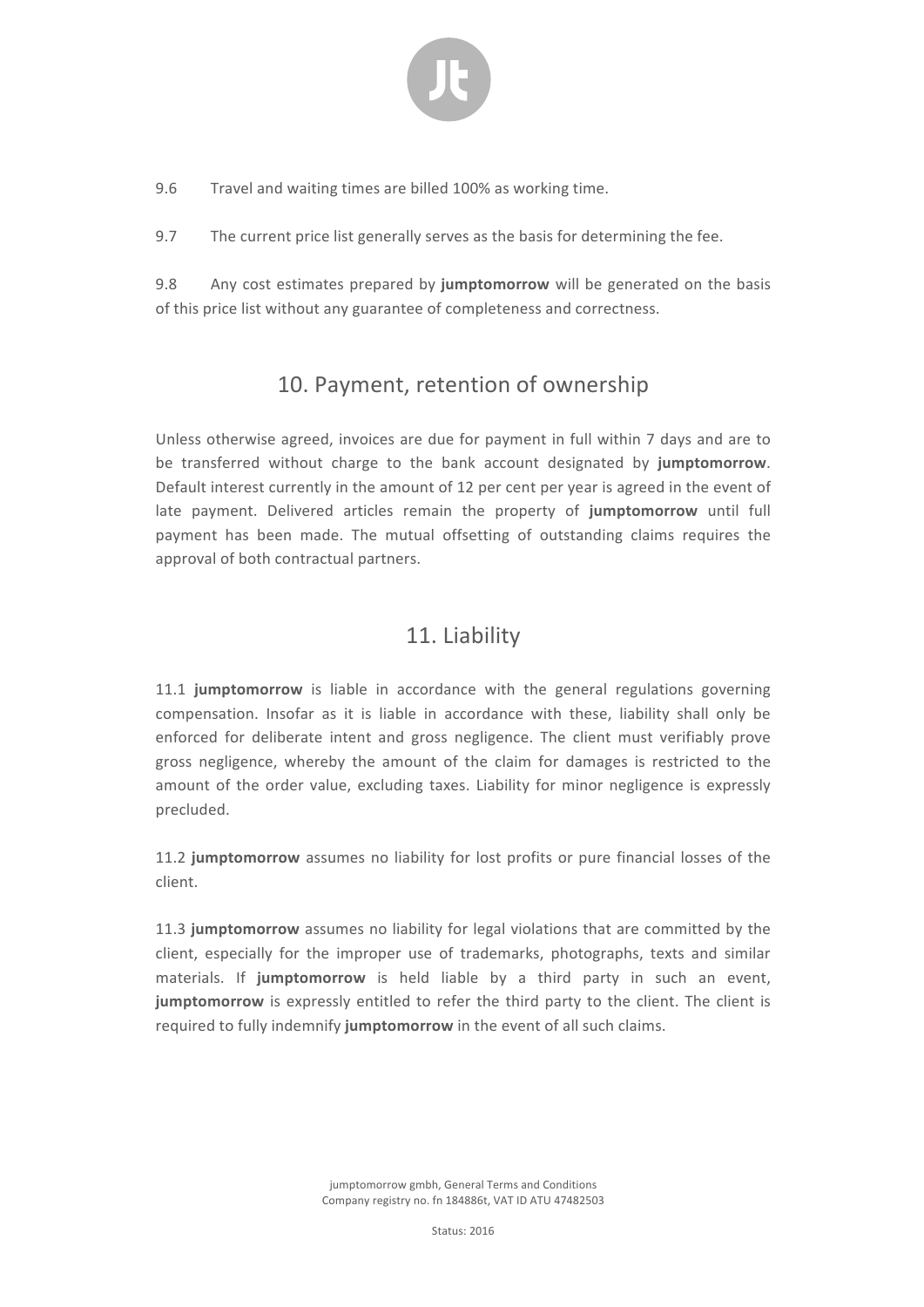

#### 12. Confidentiality

**jumptomorrow** is required to treat all necessary documents and information received from the client for the proper implementation of the order as confidential.

All offer and project documents as well as concepts, ideas and developments may not be made accessible to third parties without the express written permission of **jumptomorrow**. They shall remain the intellectual property of **jumptomorrow**. All uses, especially forwarding, reproduction and publication, shall require the express permission of **jumptomorrow**, even if payments have been made for possible presentations.

#### 13. Data protection

**jumptomorrow** and the client undertake to comply with all relevant data protection regulations. Personal data that is made available to jumptomorrow and/or the client over the course of the contractual relationship may only be used for the purposes of fulfilling the respective contractual obligations and must be protected against being accessed and viewed by third parties. jumptomorrow, however, is not liable if third parties obtain this data by illegal means. The enforcing of claims for compensation of the client or third parties against **jumptomorrow** in such instances is precluded by mutual agreement.

Express reference is made to the fact that the transfer of data via the internet (e.g. communication via e-mail) may be subject to security gaps. As a result, the continuous protection of data against access by third parties cannot be fully guaranteed.

#### 14. Warranty

14.1 The warranty period is restricted to six months and begins at the time of delivery.

14.2 The client must make any complaints in writing and justify these immediately, at the latest within seven days of receiving the service of jumptomorrow. In the event of justified and timely complaints, the client has only the right to the improvement of the service by jumptomorrow.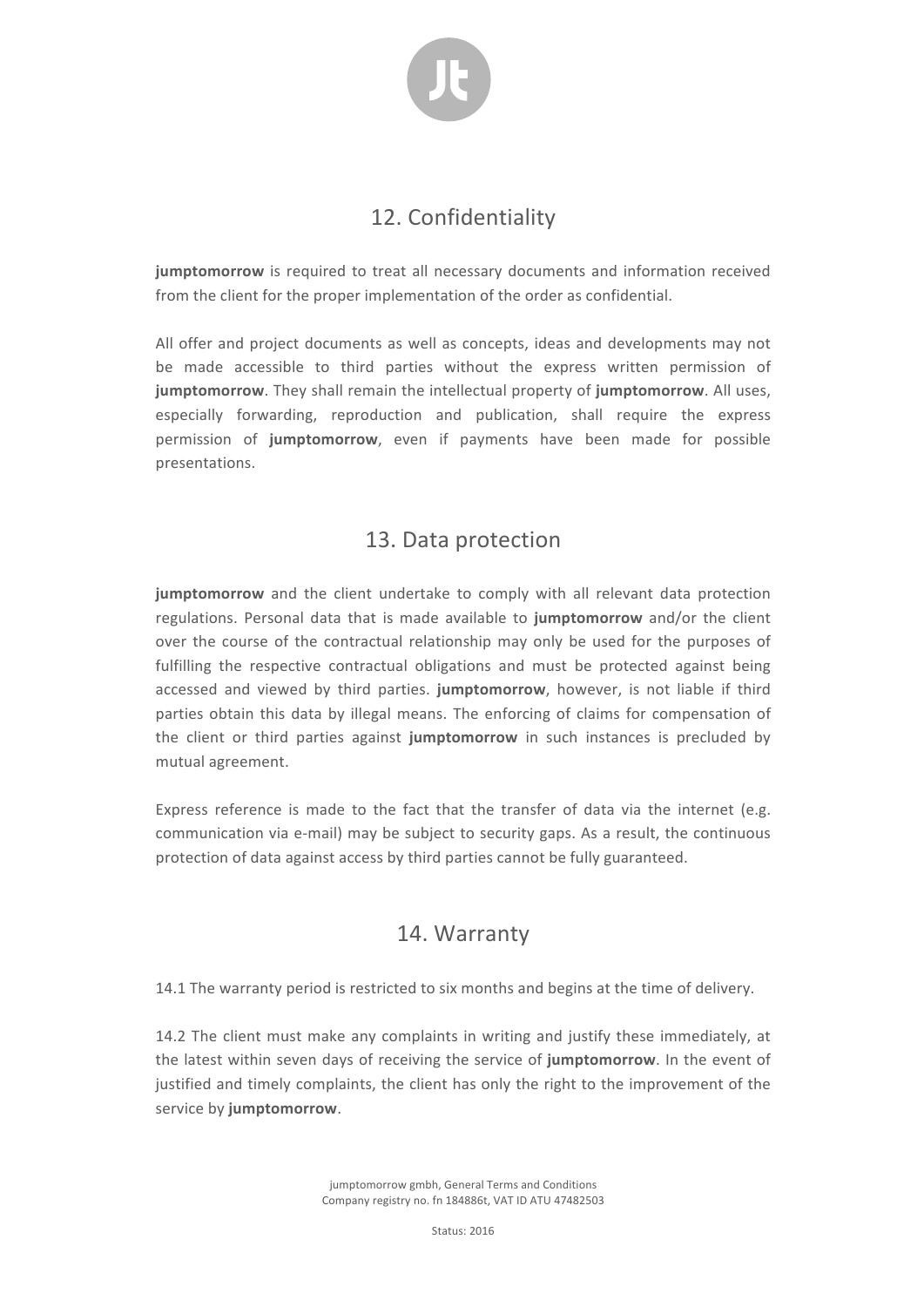

14.3 In the event of justified complaints regarding defects, the defect will be remedied within a reasonable time, whereby the client shall allow the contractor to take all measures necessary to inspect and remedy the defect. Reversal of the burden of proof in accordance with  $\S$  294 of the Austrian Civil Code is prohibited; the existence of the defect at the time of delivery must be proven by the client.

14.4 Claims for compensation on the part of the client, especially due to delay, impossibility of receiving the service, defective or incomplete service, consequential damage due to defect or due to unauthorised actions, are prohibited, insofar as they were not caused by deliberate intent or gross negligence. No liability is assumed for documents provided by the client for processing.

# 15. Proprietary right, copyright, protection of ideas, licence rights

15.1 All services of jumptomorrow, including those for presentations prior to the conclusion of a primary contract (e.g. suggestions, ideas, concepts, digital files) and individual parts thereof, shall remain the property of jumptomorrow just like the individual work pieces and original drafts, and their return can be requested at any time. especially in the event of the termination of the contractual relationship.

#### 15.1.1 Ideas

- Each element of the concept that gives the marketing strategy its character is also protected. An idea in the sense of this agreement includes, in particular, keywords, texts, graphics and advertisements, even if they are not a full component of the work. The potential client is required to refrain from presenting impulses from the framework of this concept without permission, utilising these financially and/or allowing these to be utilised financially or to use or allow these to be used.
- Insofar as the potential client is of the opinion that they had already had the ideas, concepts and solutions presented to them by jumptomorrow before the presentation was given, they must contact the agency by e-mail within 14 days of the presentation and provide proof that enables timings to be established. Conversely, the contractual parties shall proceed from the assumption that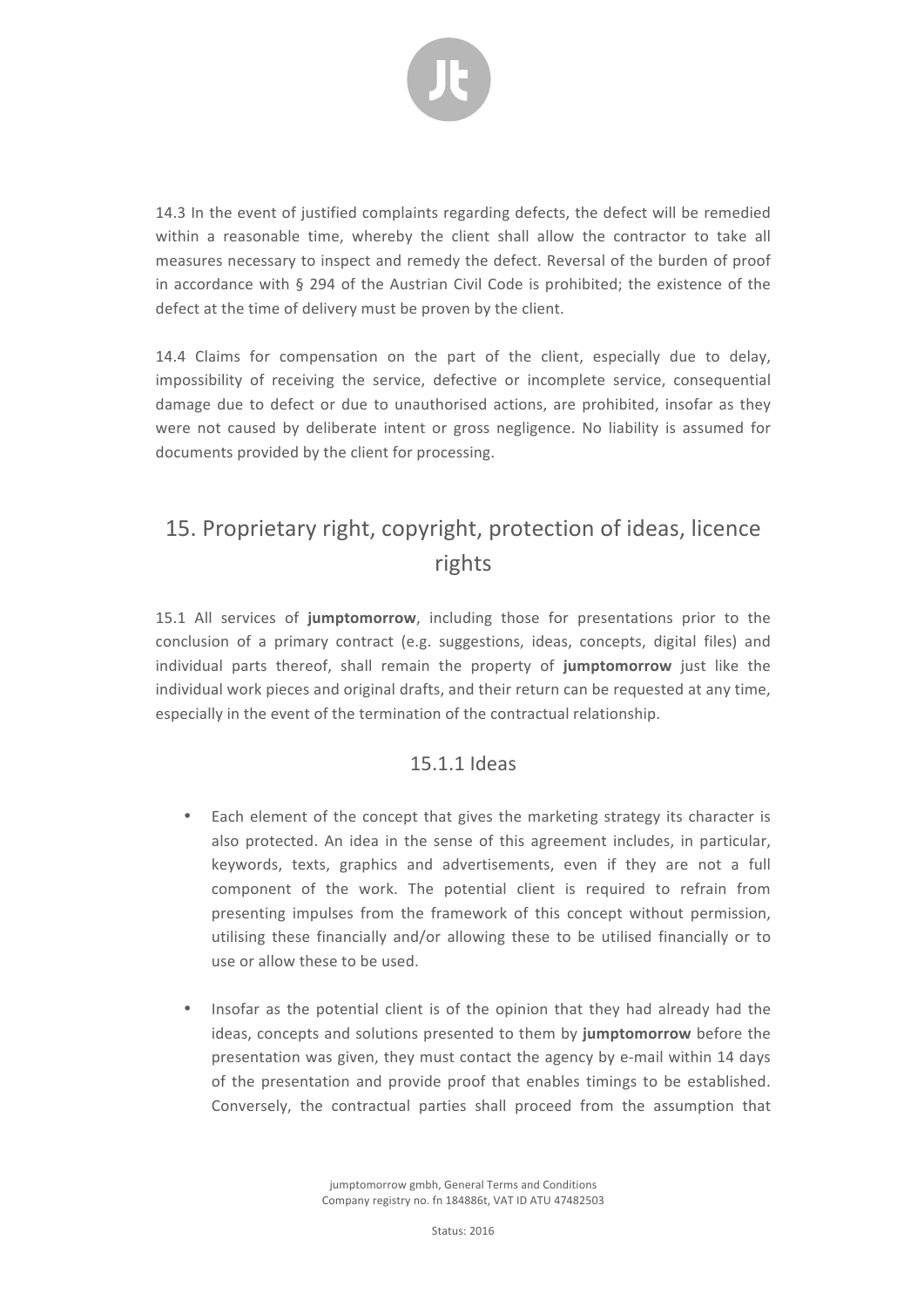

**jumptomorrow** has presented the potential client with a new idea. If the idea is used by the client, it is assumed that jumptomorrow shall be compensated for this.

#### 15.1.2 Software

- **jumptomorrow** provides the client with a non-exclusive, non-transferable right of use that cannot be sub-licensed for the software that is the object of the contract, including all possible accompanying documentation.
- The client is prohibited from reproducing the contractual software and/or the contractual databases or parts thereof in any form or making these available to third parties unless the Austrian copyright law expressly allows this.
- In the case of software developed in-house, the specially agreed licence contract together with the integrated licence conditions of **jumptomorrow** shall apply; in the case of purchased software, the licence conditions of the respective licence owner shall apply.
- The source code of the software is not the object of the contract. Upon request of the client, the source code can be held in escrow by an attorney/notary. The client shall bear the costs for this. Unless expressly agreed otherwise, the development documentation (technical documentation) is not a component of the contract with the client.

15.2 The client receives the right of use to the agreed use upon payment of the fee. The rights of use are restricted to the respectively defined physical and content-based area of use. The acquisition of use and utilisation rights for services of **jumptomorrow** absolutely requires full payment of the fee billed by jumptomorrow. If the client is already using the services of **jumptomorrow** before this time, this use shall be based upon a rental relationship that may be revoked at any time.

15.3 Changes and/or alterations to services as well as their further development by the client or third parties working for the client are only permissible with the express permission of jumptomorrow and, insofar as the services are protected by copyright, the copyright holder.

15.4 The approval of jumptomorrow is required for the use of services of **jumptomorrow** that extend beyond the originally agreed purpose and scope of use, regardless of whether this service is protected by copyright. If use is made without this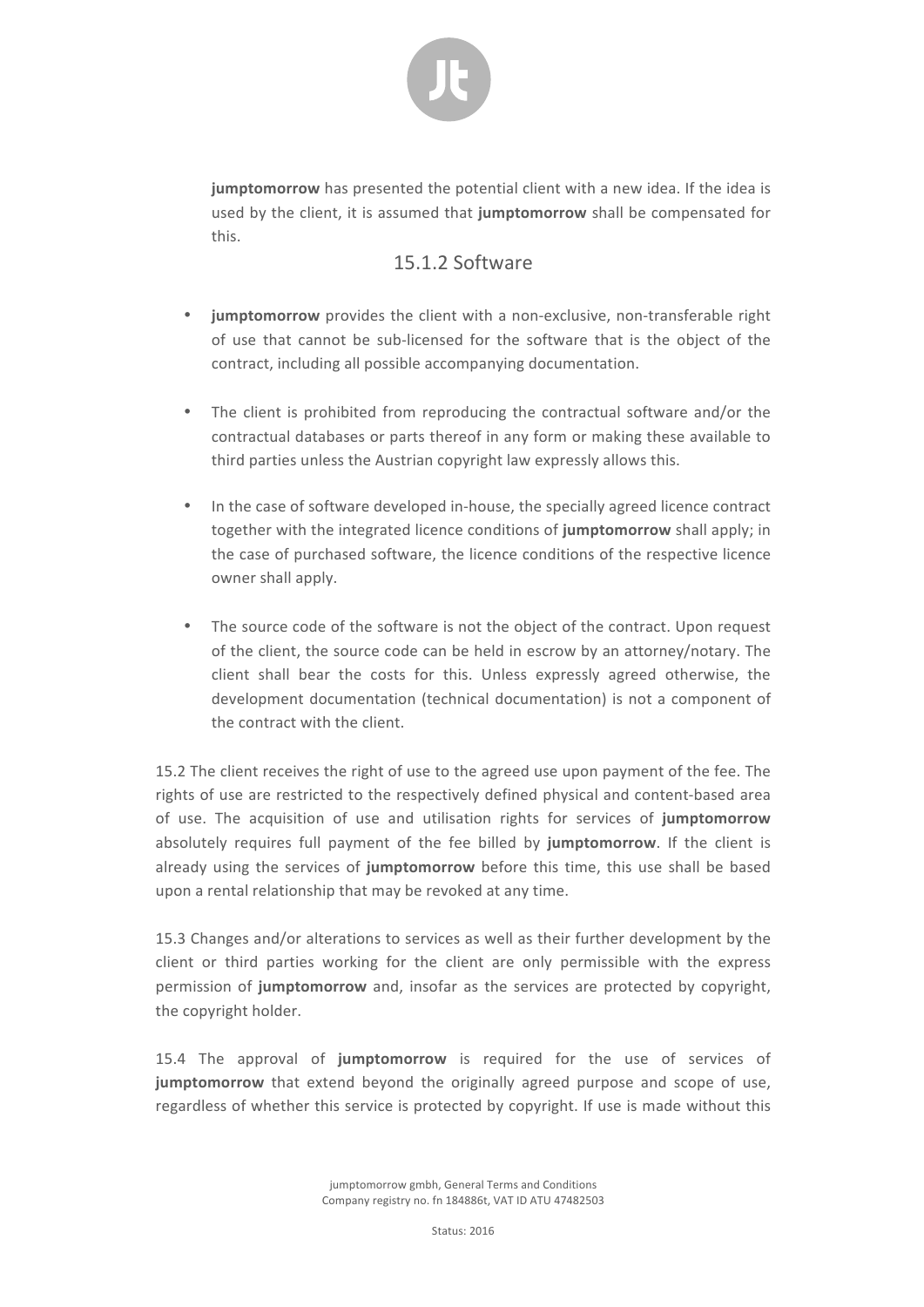

approval, jumptomorrow may withdraw the rights of use from the client at any time and demand compensation while reserving all other rights.

15.5 jumptomorrow is entitled to refer to its copyright on advertisements and in advertising measures without this giving rise to a claim for payment on the part of the client. A suitable indication of the copyright shall be agreed on websites created or software made available by **jumptomorrow**.

### 16. Premature dissolution of the contract

16.1 jumptomorrow is entitled to withdraw from the contract if

- a) The execution of the service is impossible or further delayed after the setting of a reasonable grace period due to reasons for which the client is responsible.
- b) The client persists, despite a written request setting a grace period of 14 days, in violating essential obligations under this contract, such as the payment of an amount due or cooperation obligations.
- c) Justified doubts regarding the creditworthiness of the client exist.

16.2 The client is allowed to withdraw from the contract with just cause without setting a subsequent deadline. Just cause exists in particular if **jumptomorrow** persists, despite a written warning with a grace period of 14 days in which to remedy the contractual violation, in violating essential conditions of this contract.

16.3 All services provided until the time of the dissolution of the contract shall be billed aliquot up to the date of the dissolution and shall be due for payment.

### 17. Non-solicitation agreement

The client is required for the duration of the ongoing contractual relationship and for an additional twenty-four months after the end of the contract not to employ any employee of jumptomorrow (and/or no former employee within 24 months, beginning with the date on which they leave jumptomorrow) or to obtain services from them.